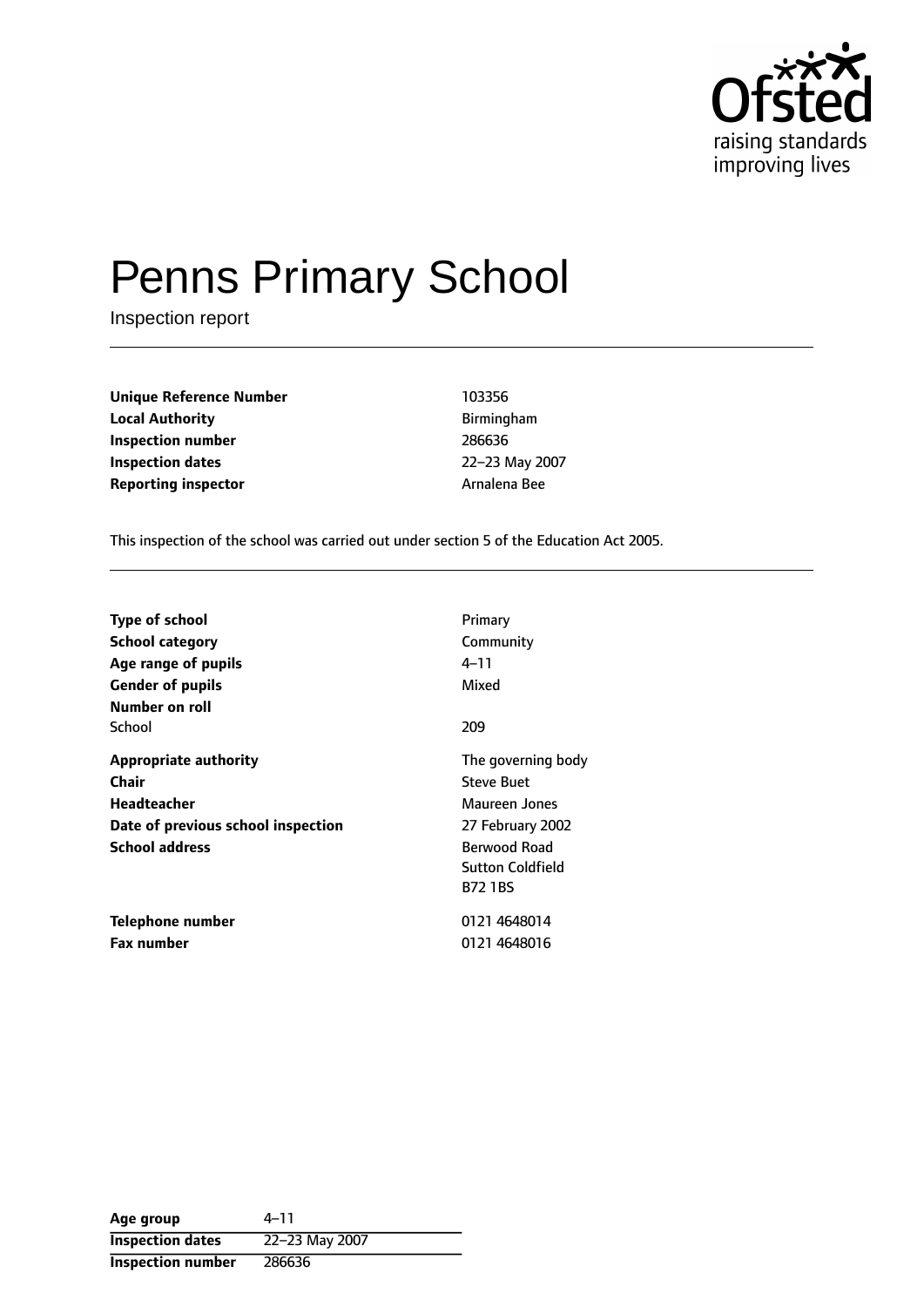.

© Crown copyright 2007

#### Website: www.ofsted.gov.uk

This document may be reproduced in whole or in part for non-commercial educational purposes, provided that the information quoted is reproduced without adaptation and the source and date of publication are stated.

Further copies of this report are obtainable from the school. Under the Education Act 2005, the school must provide a copy of this report free of charge to certain categories of people. A charge not exceeding the full cost of reproduction may be made for any other copies supplied.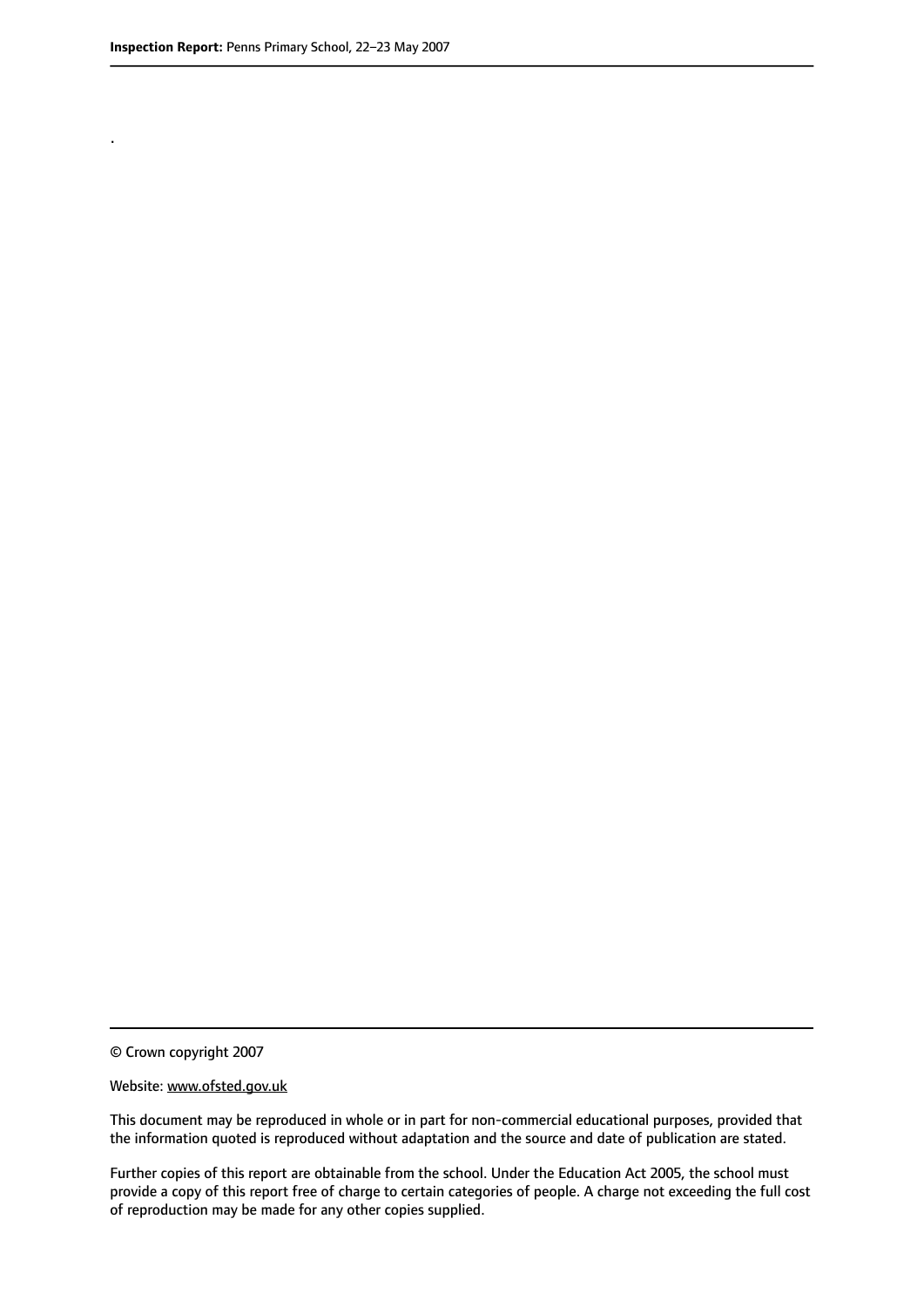# **Introduction**

The inspection was carried out by two Additional Inspectors.

## **Description of the school**

Penns is slightly smaller than the average size primary school. Most pupils are from White British backgrounds. A number of pupils from other minority ethnic groups attend the school. The proportion of pupils who have learning difficulties and disabilities is below average although the number of pupils who have statements of educational need is higher than average.

### **Key for inspection grades**

| Satisfactory |
|--------------|
| Inadequate   |
|              |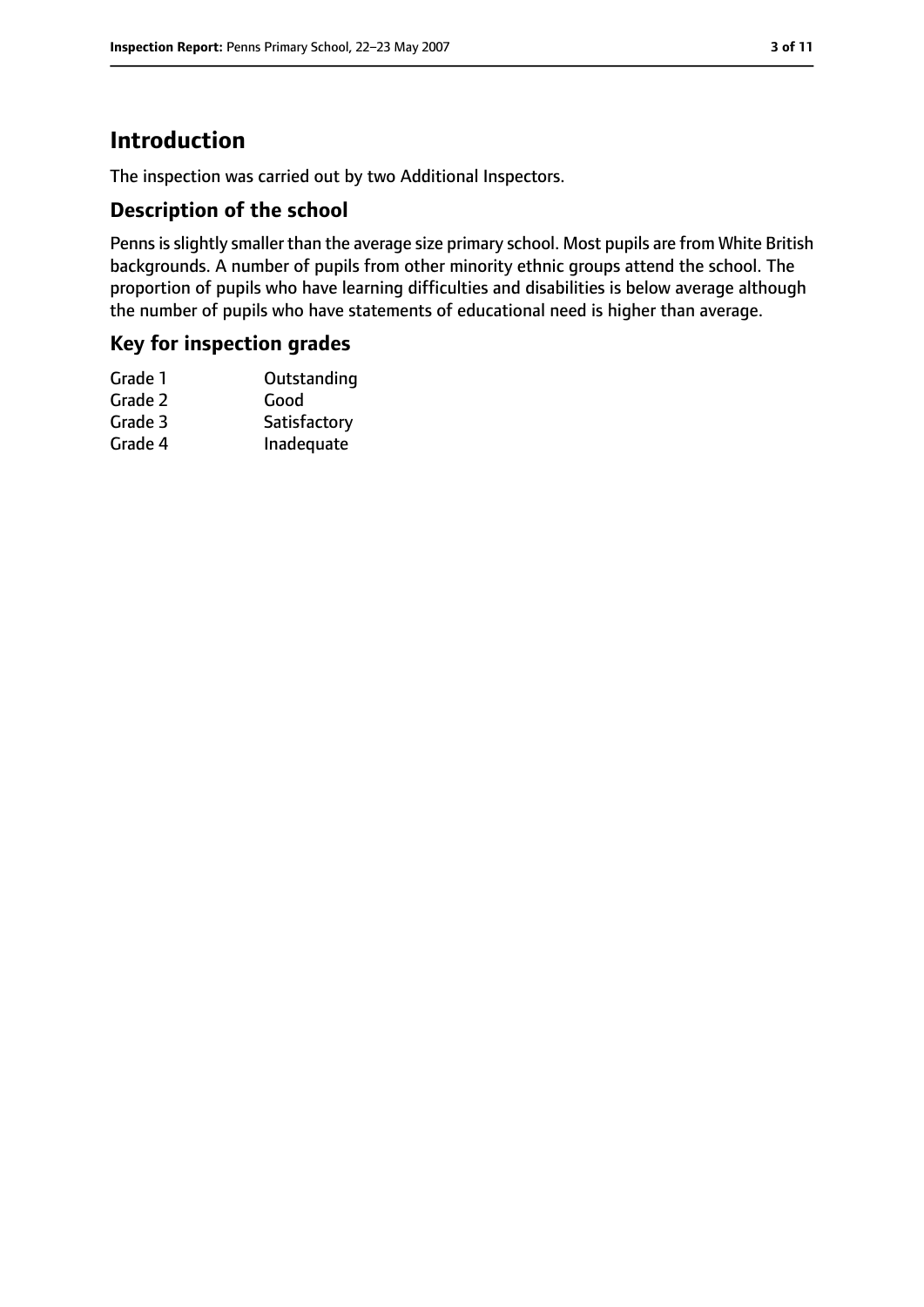## **Overall effectiveness of the school**

#### **Grade: 2**

This is a good school where all pupils flourish. Its success is as a result of the dedicated and very caring leadership of the headteacher and a remarkable degree of commitment from the adults who work in the school. Consequently, pupils arrive in school each morning ready to work hard. As one pupil said, 'Learning is fun here'. School life is interesting and exciting and pupils thoroughly enjoy all that they do. As a result, they leave the school as well-rounded individuals, oozing with confidence, aware of the importance of education and with a thirst for knowledge. Their personal development is outstanding. Pupils of all ages speak extremely confidently about the importance of living a healthy and safe lifestyle and talk very knowledgeably and maturely about the dangers they may encounter as they grow up. They talk about 'safe' drugs and 'bad' drugs and say they especially like it when the Health Education bus visits the school. These visits develop pupils' knowledge and understanding of these important issues very well. Pupils' contribution to the local community is good. They talked very sensitively and knowledgeably about why they sold cakes to raise money for a local hospice, for example. The curriculum is good but is especially well enhanced by an outstanding range of visits and visitors.This makes learning more interesting as well as reinforcing pupils' previous learning. The provision in the Foundation Stage is satisfactory. There are good induction procedures that help the youngest children settle in quickly and easily and make steady progress. However, some of these children do not achieve as well as they could in all areas of learning. This is because, during lessons, there is not always enough emphasis on the need for children to write letters, words and numbers with the correct formation and grammatically accurate sentences.

overall achievement is good and standards by the end of Key Stage 2 are well above average as a result of significant improvement over the last three years. However, there are some year groups where progress is not always so rapid. This is because teaching is not consistently good in all classes. Even though teaching and learning are good overall there are occasions when pupils of all abilities are not challenged enough.

Leadership and management are good. The school knows its strengths and weaknesses and issues from the previous inspection have been addressed well. Good leadership and management has ensured a well motivated and buoyant team. Everyone enthusiastically does their bit to make sure the pupils learn in a safe, caring and stimulating environment. They all work very well together as a team and know, from the pupils' responses, that the pupils really appreciate all that they do. One boy said 'Our caretaker is great, he makes the outside look really nice and he even washes the tables when we go home.' Care, guidance and support are good. Outstanding attention to detail ensures pupils are kept healthy and safe. The personal development of pupils is very good as a result of good academic guidance.

#### **What the school should do to improve further**

- Improve all teaching to the level of the best so that pupils in all year groups are consistently challenged.
- Improve the teaching of writing and number formation in the Reception class.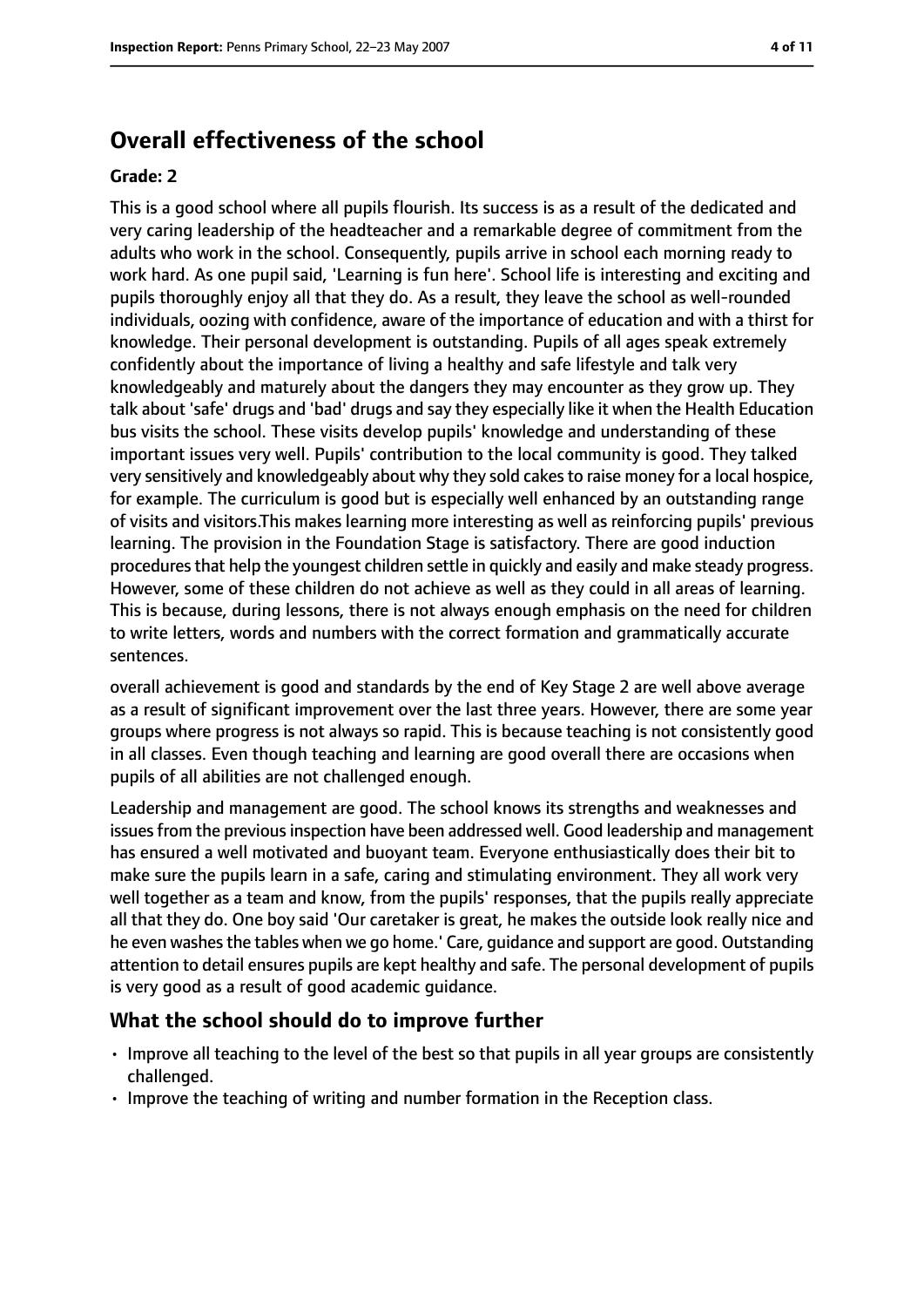# **Achievement and standards**

#### **Grade: 2**

Pupils' achievement is good and standards are well above average by the time they leave in Year 6. Pupils make good progress between starting and leaving school, but in some year groups, progress is not as rapid as in others. This is due to inconsistencies in the quality of teaching and learning. School information shows that pupils make better progress at the top of the school and in Year 2.

When children start school their attainment is in line with the levels expected for their age. Most children in the Reception Year make satisfactory progress and are on course to reach the expected levels by the end of Reception. 2006 national assessments show broadly average standards for pupils in Year 2, indicating satisfactory progress in Years 1 and 2. However, school data shows that current standards are slightly higher. Pupils' work in Year 2 indicates that they have made good progress this year. Standards at the end of Key Stage 2 have improved year on year since 2004 and are currently well above average in English, mathematics and science. The good support that pupils with learning difficulties and disabilities receive from the teaching assistants contributes well to their achievement and enables them to achieve well.

## **Personal development and well-being**

#### **Grade: 1**

Pupils are proud of their school and love learning. As a result, attendance is above average and pupils participate enthusiastically in the wide range of opportunities provided. Behaviour is good and sometimes exemplary. Pupils' awareness of how to keep safe in school and beyond is outstanding. Pupils' views are gathered in a number of ways including regular classroom meetings, which identify issues to be discussed by the school council. The introduction of healthy snacks at playtimes is just one example of pupils' views being valued and acted upon. This initiative reflects the pupils' excellent understanding of the importance of eating healthily and taking regular exercise. They really appreciate their beautiful school grounds and take full advantage of the opportunities for physical activity both inside and out. Pupils' spiritual, moral, social and cultural development is outstanding. They thoroughly enjoy all activities offered during their celebration of cultural diversity in their creative arts week, for example. Even the youngest children learned how to dance an Argentinean Tango. Pupils know they are valued as individuals and recognised and rewarded for their talents, interests and efforts in many ways throughout their time in school. They work very well together in pairs and groups, and have many opportunities to be creative and make decisions so that they are well prepared for their next schools.

# **Quality of provision**

#### **Teaching and learning**

#### **Grade: 2**

Teachers and teaching assistants develop very good relationships with pupils and this contributes well to the good progress pupils make. As a result, pupils' attitudes to learning are good, as is their behaviour. No formal teaching of literacy and numeracy lessons was seen during the inspection because the pupils were taking part in 'Creative Arts Week' that was focused on 'Celebrating Diversity'. During these activities, many teachers used their interactive whiteboards well to support and reinforce learning. There are some inconsistencies in teaching and pupils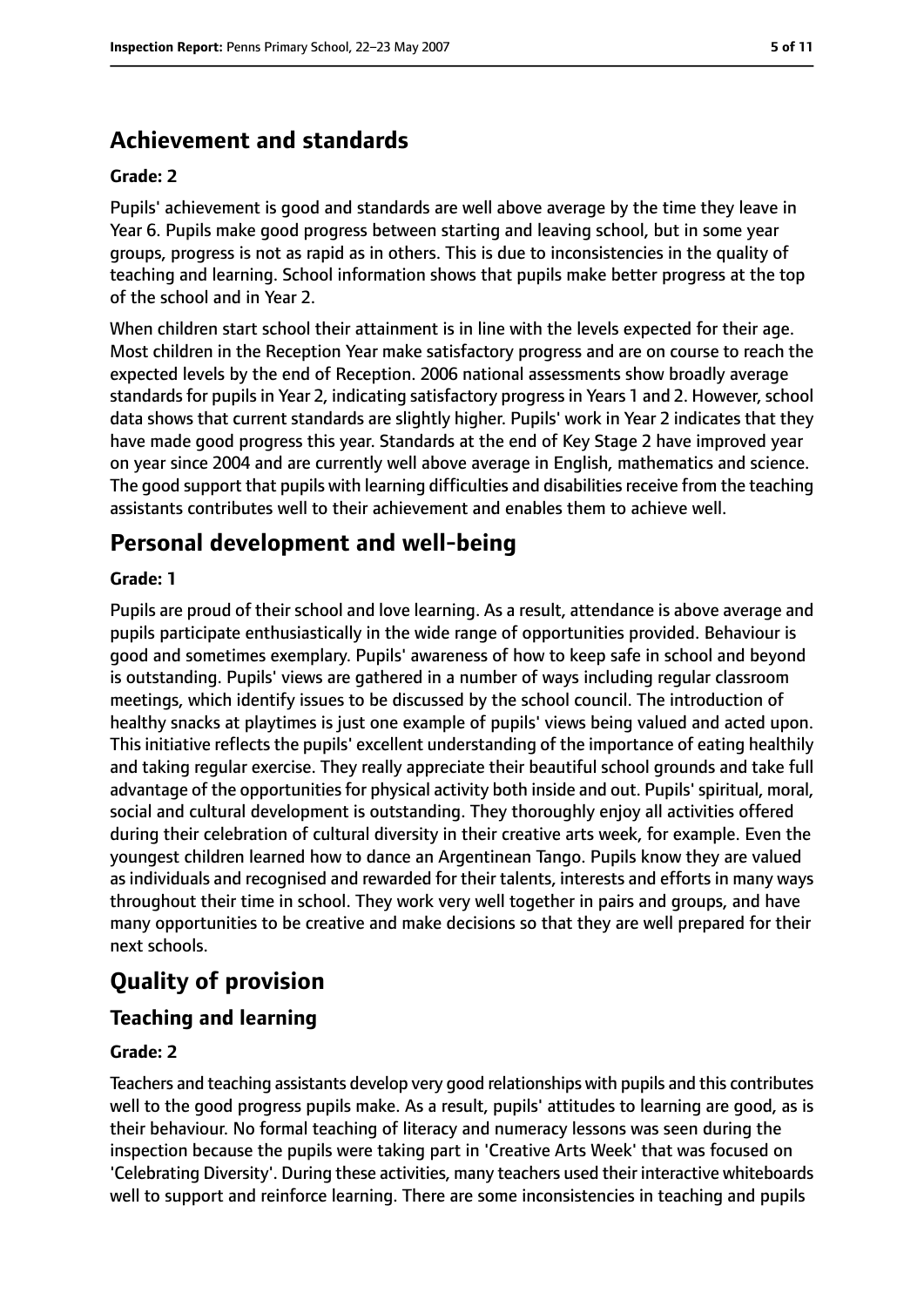learn better in some classes than others. Pupils' work shows that most lessons are well planned and activities are generally well matched to pupils' abilities. Teachers have high expectations with regard to presenting work neatly. Most books, especially those in Year 6, show beautifully neat work. In a few classes, work is not always challenging enough for different groups of pupils. In most classes marking is not only supportive but also informative and helps the pupils know what they need to do to improve. In a few classes the quality of marking is not consistently so good. In Reception there is not always enough emphasis on effectively developing children's writing and number skills.

#### **Curriculum and other activities**

#### **Grade: 2**

The curriculum is interesting and exciting. National strategies and guidelines are used well to ensure that learning is built on year on year, which enables most pupils to achieve well in English, mathematics and science. The provision for information and communication technology has improved since the school was inspected last, which has resulted in pupils making better progress in this subject. The curriculum for the youngest children in the school is satisfactory and enables them to get off to a steady start. However, there is too little emphasis, at times, on developing basic writing and numeracy skills. Throughout the school, work for pupils with learning difficulties and disabilities is planned well, ensuring their good progress. There is an outstanding range of activities that enrich and enhance work in lessons. This makes a very good contribution to pupils' academic and personal development. Pupils' cultural development is planned for very well, in particular during 'Creative Arts Week'. Pupils thoroughly enjoyed the interesting and exciting activities that were planned to develop their understanding of South America, for example.

#### **Care, guidance and support**

#### **Grade: 2**

Pupils are very well cared for. They learn and play in a very caring, safe and supportive environment. Procedures for keeping them safe are secure. Attention to health and safety arrangements in and around the school is outstanding. New pupils who enter the school at different times during the year say they settle in well and make lots of new friends. Good arrangements are in place to allow pupils to transfer to their next school easily and happily. There are also good links with specialist agencies to ensure that pupils with specific needs are well catered for. The good support most pupils receive helps them reach and often exceed challenging targets. Parents are well informed about pupils' individual targets and there are a number of systems to motivate pupils to achieve their best. The school acknowledges that there are some inconsistencies in the way pupils are supported to meet their targets. The best practice is in Key Stage 2.

## **Leadership and management**

#### **Grade: 2**

The leadership of the HT is outstanding, especially in the way she nurtures pupils' personal development. The new senior management team and middle management include a wide range of expertise and experience. They collaborate very well and are having a positive impact upon school performance. The capacity to improve is good. The tracking of pupils' achievements in English and mathematics has improved over the last few years. These new systems are used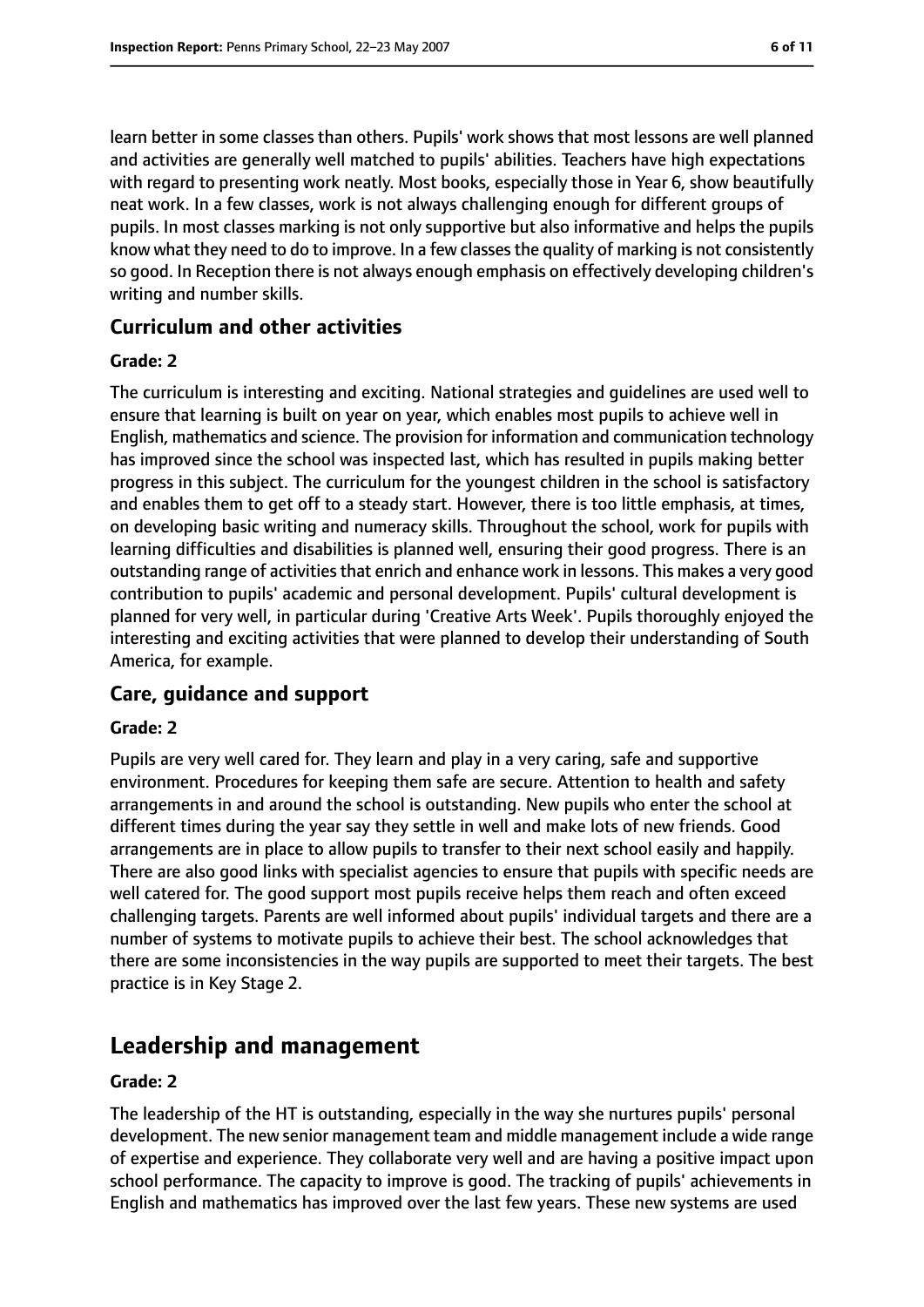effectively to identify individual pupils who are underperforming and require extra support. The system for monitoring the quality of teaching and learning has been developed well since the previous inspection. Although the school has correctly identified what is required to improve teaching further they have not yet fully implemented the actions required. The involvement of the whole school staff in identifying priorities for school improvement is good. The effectiveness of the governing body is satisfactory, and has improved since the previous inspection. It is not yet sufficiently focused on the impact of the school's provision on pupils' achievement.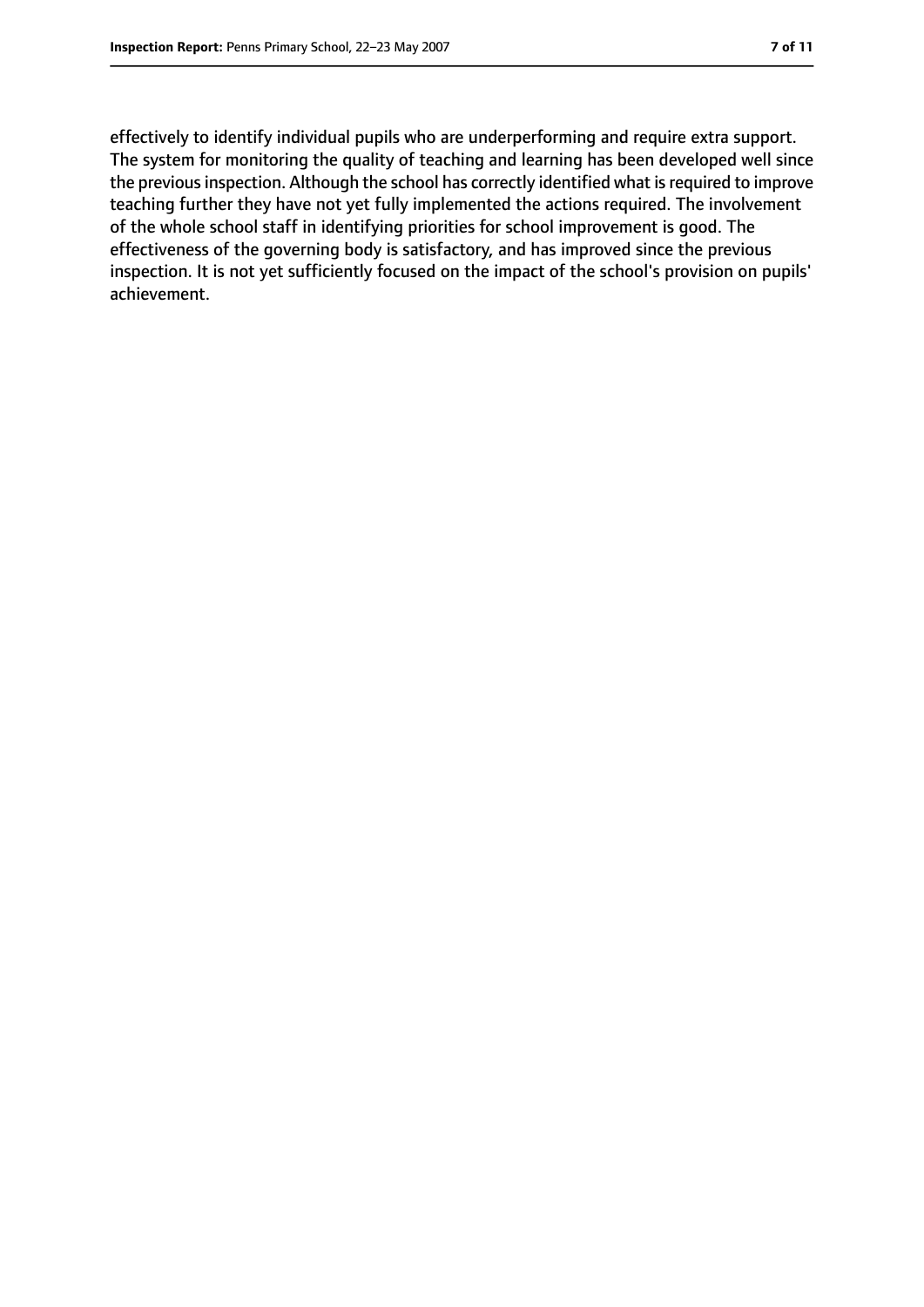**Any complaints about the inspection or the report should be made following the procedures set out in the guidance 'Complaints about school inspection', which is available from Ofsted's website: www.ofsted.gov.uk.**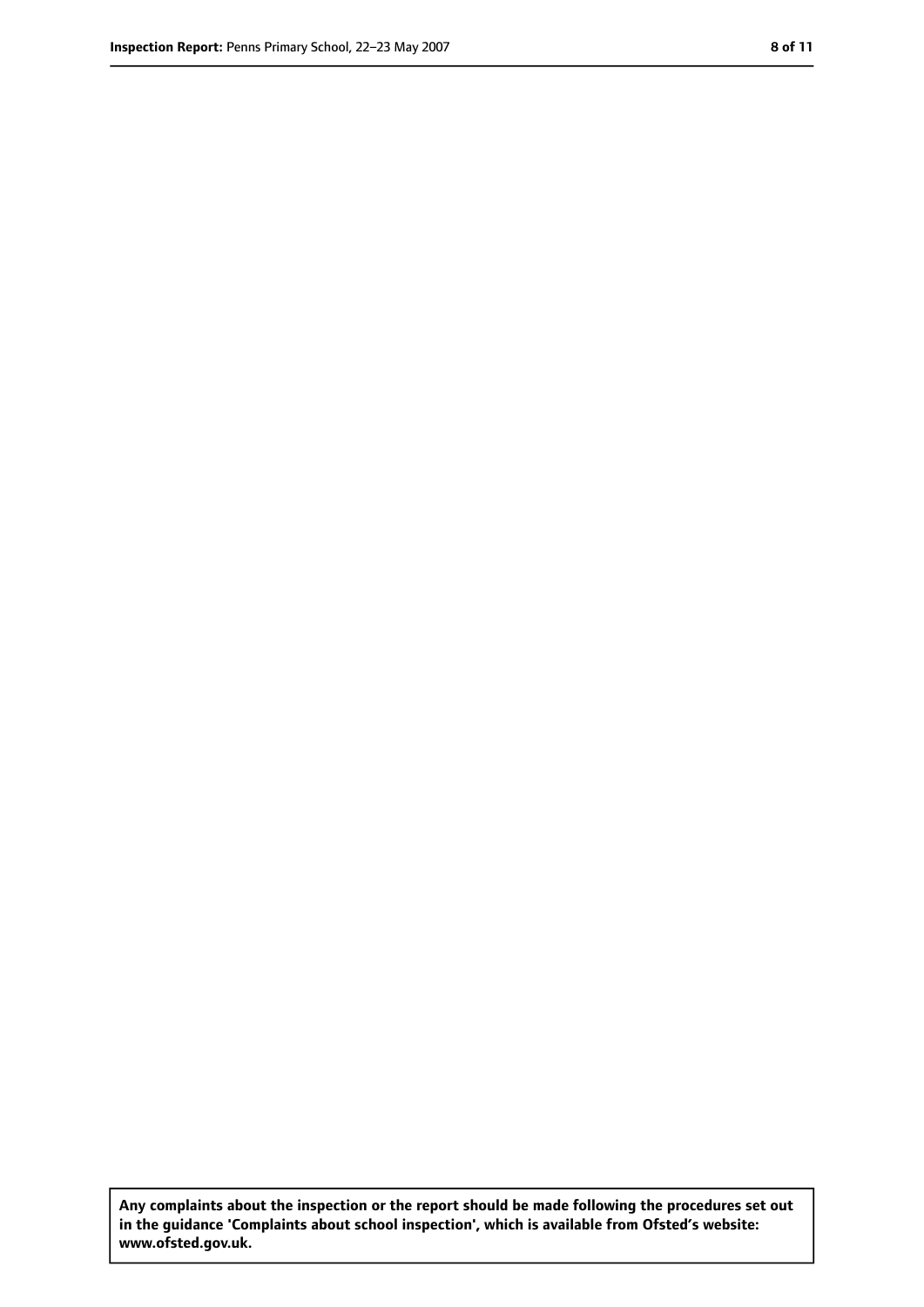#### **Annex A**

# **Inspection judgements**

| Key to judgements: grade 1 is outstanding, grade 2 good, grade 3 satisfactory, and grade 4 $\,$ | <b>School</b>  |
|-------------------------------------------------------------------------------------------------|----------------|
| inadequate                                                                                      | <b>Overall</b> |

## **Overall effectiveness**

| How effective, efficient and inclusive is the provision of education, integrated<br>care and any extended services in meeting the needs of learners? |     |
|------------------------------------------------------------------------------------------------------------------------------------------------------|-----|
| How well does the school work in partnership with others to promote learners'<br>well-being?                                                         |     |
| The quality and standards in the Foundation Stage                                                                                                    |     |
| The effectiveness of the school's self-evaluation                                                                                                    |     |
| The capacity to make any necessary improvements                                                                                                      |     |
| Effective steps have been taken to promote improvement since the last<br>inspection                                                                  | Yes |

## **Achievement and standards**

| How well do learners achieve?                                                                               |  |
|-------------------------------------------------------------------------------------------------------------|--|
| The standards <sup>1</sup> reached by learners                                                              |  |
| How well learners make progress, taking account of any significant variations between<br>groups of learners |  |
| How well learners with learning difficulties and disabilities make progress                                 |  |

## **Personal development and well-being**

| How good is the overall personal development and well-being of the<br>learners?                                  |  |
|------------------------------------------------------------------------------------------------------------------|--|
| The extent of learners' spiritual, moral, social and cultural development                                        |  |
| The behaviour of learners                                                                                        |  |
| The attendance of learners                                                                                       |  |
| How well learners enjoy their education                                                                          |  |
| The extent to which learners adopt safe practices                                                                |  |
| The extent to which learners adopt healthy lifestyles                                                            |  |
| The extent to which learners make a positive contribution to the community                                       |  |
| How well learners develop workplace and other skills that will contribute to<br>their future economic well-being |  |

## **The quality of provision**

| How effective are teaching and learning in meeting the full range of the<br>learners' needs?          |  |
|-------------------------------------------------------------------------------------------------------|--|
| How well do the curriculum and other activities meet the range of needs<br>and interests of learners? |  |
| How well are learners cared for, guided and supported?                                                |  |

 $^1$  Grade 1 - Exceptionally and consistently high; Grade 2 - Generally above average with none significantly below average; Grade 3 - Broadly average to below average; Grade 4 - Exceptionally low.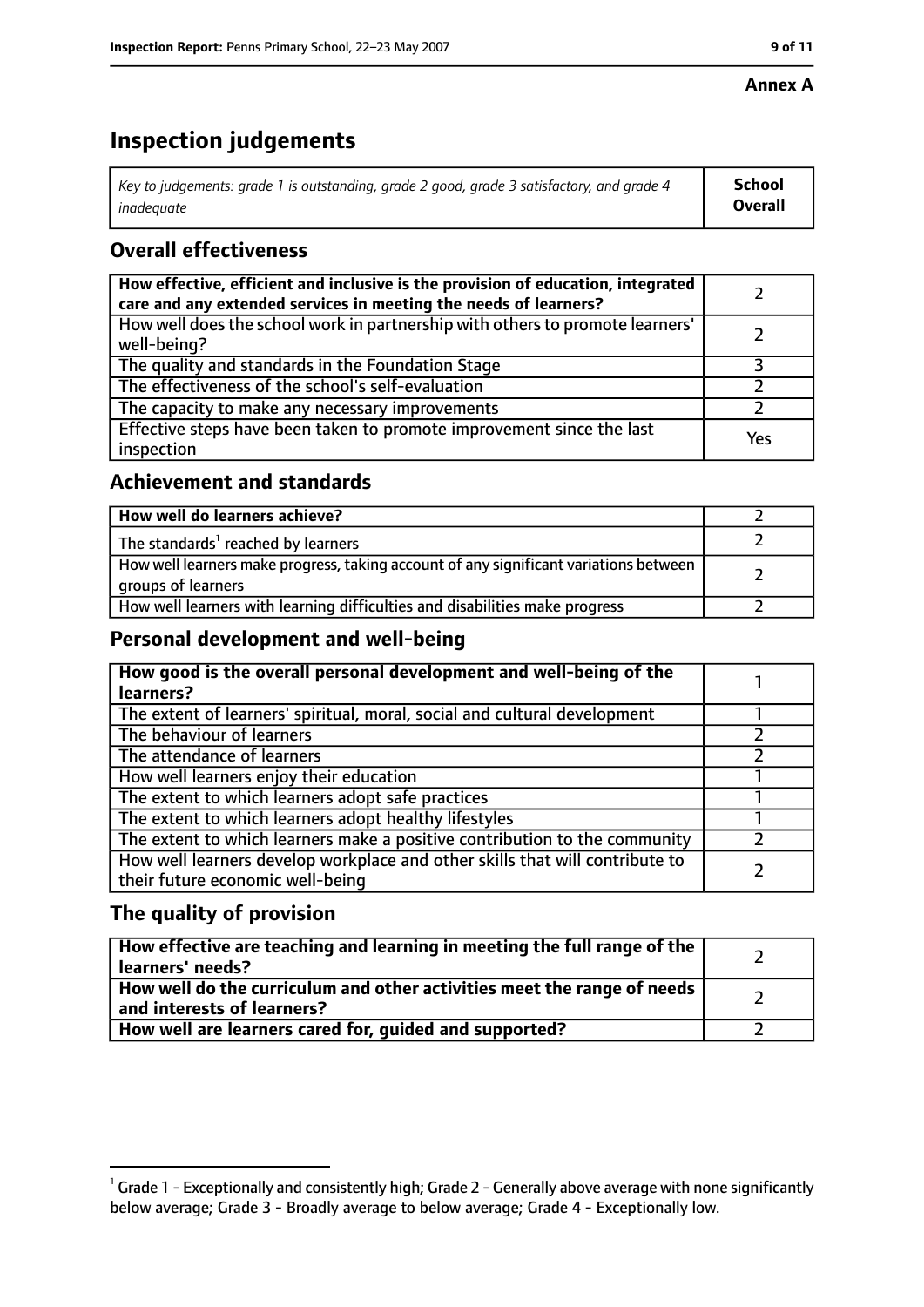# **Leadership and management**

| How effective are leadership and management in raising achievement<br>and supporting all learners?                                              |     |
|-------------------------------------------------------------------------------------------------------------------------------------------------|-----|
| How effectively leaders and managers at all levels set clear direction leading<br>to improvement and promote high quality of care and education |     |
| How effectively performance is monitored, evaluated and improved to meet<br>challenging targets                                                 |     |
| How well equality of opportunity is promoted and discrimination tackled so<br>that all learners achieve as well as they can                     |     |
| How effectively and efficiently resources, including staff, are deployed to<br>achieve value for money                                          | 7   |
| The extent to which governors and other supervisory boards discharge their<br>responsibilities                                                  | 3   |
| Do procedures for safequarding learners meet current government<br>requirements?                                                                | Yes |
| Does this school require special measures?                                                                                                      | No  |
| Does this school require a notice to improve?                                                                                                   | No  |